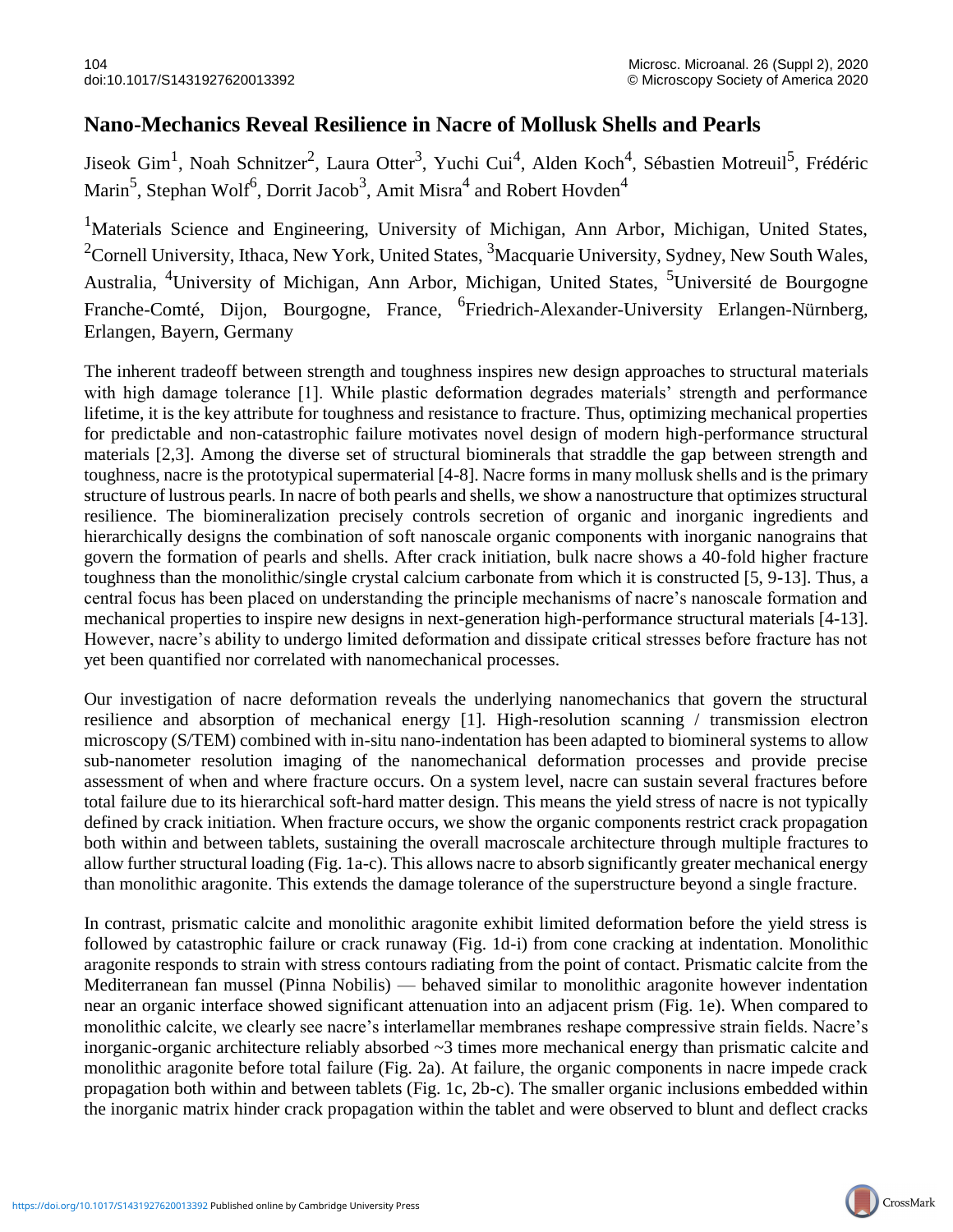(Fig. 2c). The interlamellar membrane likewise hampers propagation between tablets, where cracks often terminate or jump at the interface (Fig. 2b).

The present *in situ* S/TEM nanoindentation study illuminates nacre's distinct non-linear elastic deformation processes that provide high resilience. We see how large forces can drive nacre into locked states that allow the material to distribute strain across tablets. Even after fracture, failure is mitigated through barriers to crack propagation that preserve the macroscale architecture and allow nacre to sustain continued loading without a noticeable change of structure in its mechanical response. This approach enables investigation of the wider range of evolutionary optimized biominerals to reveal advantages underlying each's nanomechanical design. The observed mechanisms reported in this work may guide theoretical models of deformation behavior, and the demonstration of *in situ* S/TEM nanoindentation of nacre opens the possibility of other *in situ* S/TEM such as bending, tensile, etc. across a wider range of biological and bio-inspired composites. For nacre under compression, the rich multiscale resilient deformation processes and interlamellar locking inspires new synthetic routes to complex structural materials.



**Figure 1.** Figure 1. Toughening processes of nacre, prismatic calcite, and monolithic aragonite. Bright field TEM images of the cross-sectional a-c. nacreous region, d-f. prismatic calcite region, g-i. nonbiogenic, monolithic aragonite during in situ TEM indentation. The nacreous tablets made contact on the side of the cube corner tip (tip diameter:  $\sim$ 100 nm). The prismatic calcite region and monolithic aragonite